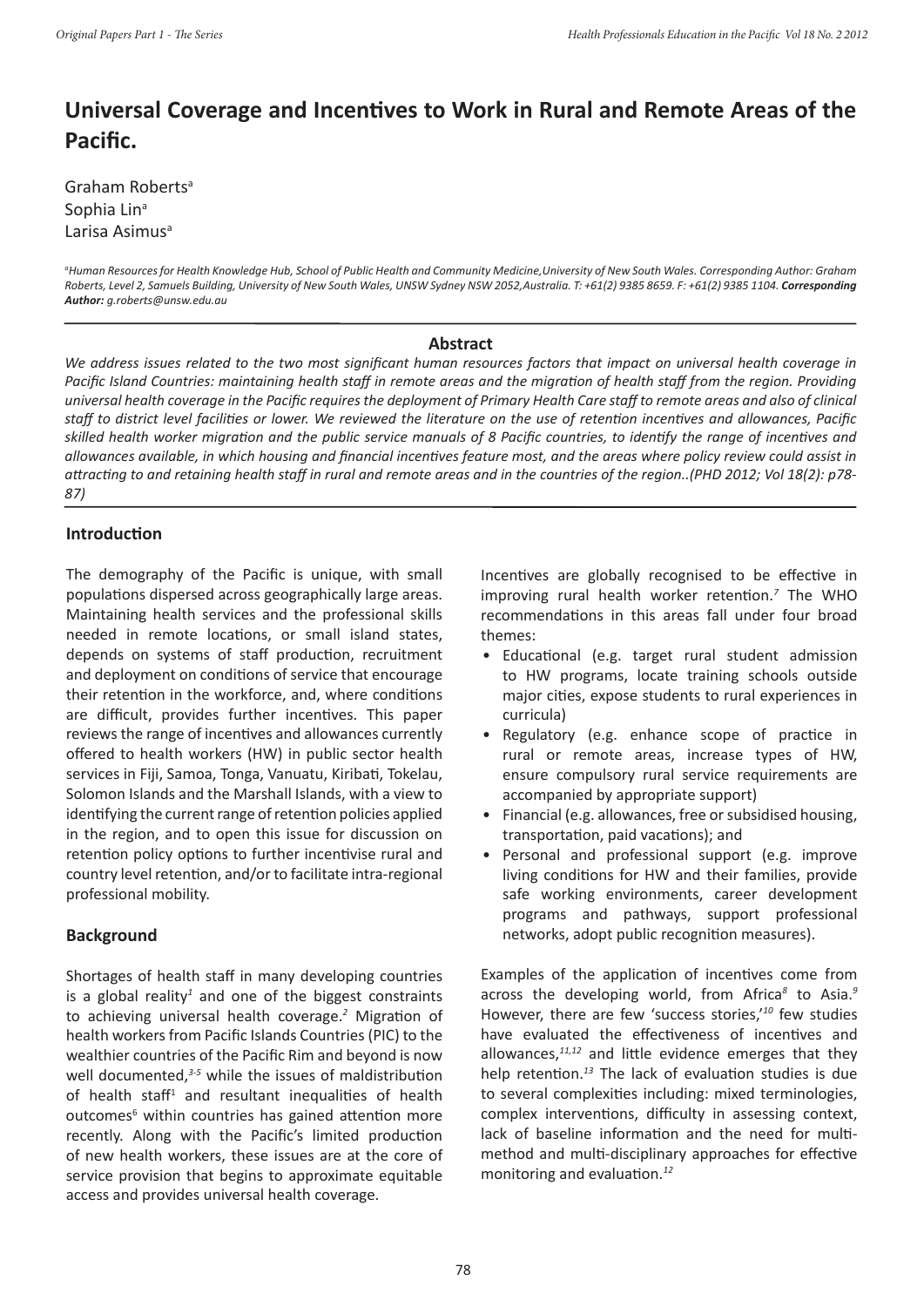The Caribbean Community (CARICOM) provides an example for the Pacific to consider as it experiences the scale up of the medical workforce over the next 5-7 years. The Road Map for Strengthening the Caribbean Workforce 2012–201714 focuses on strengthening human resources as part of a strategic approach to address the health and developmental issues of the region. Intra-regional movement of HW in the Pacific is occurring but on an informal and individual level. The development of similar conditions of employment across the region could present a method of supporting universal coverage.

#### *Pacific Migration*

Doyle et al*<sup>15</sup>* attempted to gather information on HRH migration from Cook Islands, Fiji, Papua New Guinea (PNG), Samoa, Solomon Islands and Vanuatu, but found that none had adequate data collection procedures to characterise the phenomenon. In February 2011, the Pacific Human Resources for Health Alliance (PHRHA) met in Nadi, Fiji, where representatives from 13 PICs discussed issues and challenges in Human Resources for Health (HRH). Five challenges emerged from their presentations: health workforce issues (skills shortages, retention, recruitment and workforce ageing); the lack of effective HRH policy, management and information systems; education and training for HRH production; public sector working conditions, and the migration of health personnel, both internally and internationally. While these issues are perceived as important challenges, the systems required to gather relevant information to quantify or characterise them are not available.*<sup>16</sup>*

HW migration in the Pacific is a component of wider migration flows, where there has been consistent outflow of people for many decades.*<sup>17</sup>* Some countries have high rates of HW emigration (Fiji, Cook Islands, Samoa,

American Samoa, Niue and Tonga); others are heavily reliant on recruiting expatriate workers to fill shortages (Palau, Marshall Islands, Nauru, Northern Marianas Islands and the Federated States of Micronesia).*<sup>4</sup>* The Pacific has a 'culture of migration,'*<sup>18</sup>* as many as one third of all HW in Tonga, Samoa and Fiji think about migrating as soon as they enter the profession.*<sup>4</sup>* For many Pacific Islanders, working overseas is viewed as an increase in community status, as their remittances support relatives at home.*<sup>4</sup>* As a result of this 'culture of migration' and the importance placed on remittances, policies to encourage retention in the country workforce are not evident.

Negin*<sup>3</sup>* demonstrated that the most readily accessible information on professional migration from PICs was available in recipient country census data, although with the limitation of not identifying whether they are actively employed in the health sector. Doyle and Roberts5 found by analysis of data from the Database on Immigrants in OECD and non-OECD Countries (DIOC-E, Release 3) that around the year 2000 approximately 3282 professional health workers from Cook Islands, Fiji, PNG, Samoa, Solomon Islands and Vanuatu were working in an overseas country. Around two thirds were from Fiji, 22% from PNG and 10% from Samoa. Australia was the destination for more than half of the total, followed by New Zealand and the United States; and close to 75% of the total overseas Pacific health workforce was female.

#### *Pacific Rural and Remote Retention*

In comparison to urban areas, rural areas are underserved in most PICs (Table 1). In all eight countries reviewed the proportions of health workers in rural areas were well below the proportions of the population in rural areas, and health worker densities were also lower, in part reflecting concentrations of health workers in higher level services in urban areas, but also indicating vacant positions (Table 3).

| Country          | Year | % Population in<br><b>Rural Areas</b> | % HW in Rural<br>Areas |                   | HW Density (per 1,000<br>population) |
|------------------|------|---------------------------------------|------------------------|-------------------|--------------------------------------|
|                  |      |                                       |                        | Rural             | Urban                                |
| Fiji             | 2011 | 46.6                                  | 16.3                   | 1.3               | 5.8                                  |
| Samoa            | 2011 | 80.1                                  | 18.1                   | 2.0               | 36.3                                 |
| Tonga*           | 2013 | 27.1                                  | 19.9                   | 5.8               | 8.6                                  |
| Vanuatu          | 2012 | 75.1                                  | 57.7                   | 3.9               | 8.5                                  |
| Kiribati         | 2010 | 48.3                                  |                        | No data available |                                      |
| Tokelau†         | 2012 |                                       |                        |                   |                                      |
| Solomon Islands  | 2012 | 81.4                                  | 46.0                   | 1.8               | 8.2                                  |
| Marshall Islands | 2012 | 26.0                                  | 8.8                    | 3.1               | 11.9                                 |

#### **Table 1. Proportions of populations, health workers and health worker to population ratios (rural and urban areas) by country.**

*Source: Human Resources for Health Knowledge Hub19-26*

*\* Urban-rural boundaries in Tonga are unclear. It is assumed for this table that populations on the main island of Tongatapu are urban and other islands are rural.*

*† There are no urban-rural boundaries.*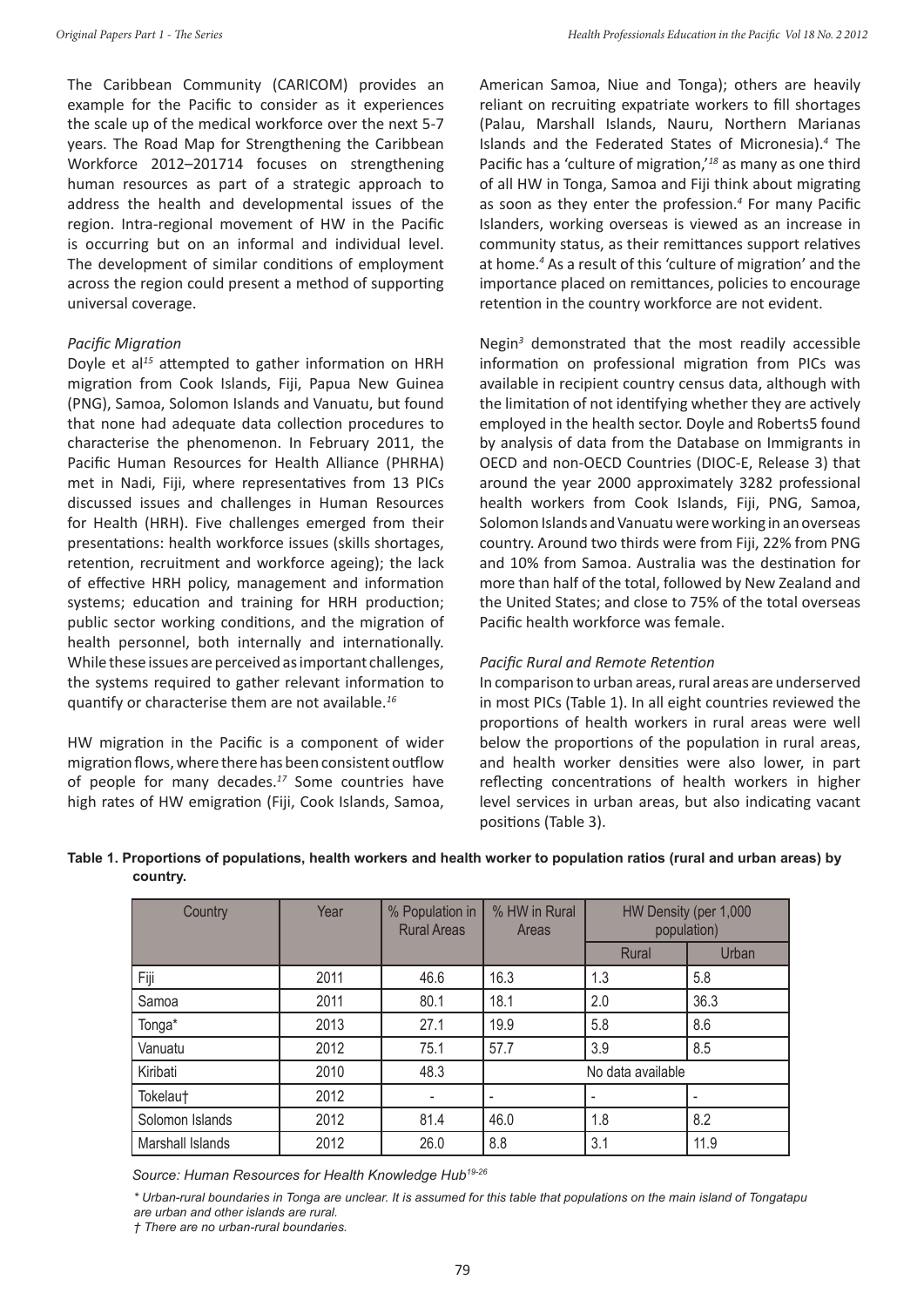#### **Table 2. Doctor and nurse to population ratios in urban and rural areas by country.**

| Country          | Year |       | Ratio of 1 Doctor to Population |       | Ratio of 1 Nurse to Population |
|------------------|------|-------|---------------------------------|-------|--------------------------------|
|                  |      | Urban | Rural                           | Urban | Rural                          |
| Fiji             | 2011 | 1599  | 9197                            | 301   | 1030                           |
| Samoa            | 2011 | 354   | 37,371                          | 102   | 763                            |
| Tonga*           | 2013 | 1534  | 4646                            | 307   | 422                            |
| Vanuatu          | 2012 | 1492  | 47,250                          | 350   | 867                            |
| Kiribati         |      |       | No data available               |       |                                |
| Tokelau†         | 2012 |       | 352                             | 109   |                                |
| Solomon Islands  | 2012 | 1472  | 24,336                          | 213   | 881                            |
| Marshall Islands | 2012 | 1639  | 0‡                              | 236   | $0+$                           |

*Source: Human Resources for Health Knowledge Hub19-26*

*\*† See notes to Table 1.* 

*‡ Only Health Assistants are posted to the rural outer islands.*

**Table 3. Proportion of vacant doctor and nursing posts in rural areas.**

| Country          | Year |                                      | <b>Doctors</b>                          |                                      | <b>Nurses</b>                           |
|------------------|------|--------------------------------------|-----------------------------------------|--------------------------------------|-----------------------------------------|
|                  |      | % Vacant<br><b>Established Posts</b> | % Vacant Posts in<br><b>Rural Areas</b> | % Vacant<br><b>Established Posts</b> | % Vacant Posts in<br><b>Rural Areas</b> |
| Fiji             | 2011 | 23.6                                 | 14.7                                    | 7.0                                  | 11.7                                    |
| Samoa            | 2011 | 1.8                                  | No data available                       | 7.6                                  | No data available                       |
| Tonga*           | 2013 | 8.3                                  | 80.0                                    | 0.0                                  | 0.0                                     |
| Vanuatu          |      |                                      | No data available                       |                                      |                                         |
| Kiribati         |      |                                      | No data available                       |                                      |                                         |
| Tokelau†         | 2012 | 0                                    | 0.0                                     | 31.6                                 |                                         |
| Solomon Islands  | 2012 | 18.1                                 | 36.8                                    | 8.7                                  | 16.2                                    |
| Marshall Islands | 2012 | 27.3                                 | 0.0                                     | 7.2                                  | 0.0                                     |

*Source: Human Resources for Health Knowledge Hub19-26*

*\*† See notes to Table 1.* 

The doctor to population and nurse to population ratios (Table 2) show even greater differences between urban and rural areas, most marked in Samoa and Vanuatu.

## **Findings**

The current allowances in Pacific countries documented in Public Service Commission (PSC) manuals*27-33* include sections on general public service conditions of service, such as leave entitlements, shift allowances and other allowances available to all public servants. We did not locate any specific policy or reference to an incentive to counter the extent of HW emigration.

We have identified in Table 4 the incentives that are specifically available to HW in rural/remote areas, and have also identified other standard and negotiable allowances for all health staff.

Most incentives and allowances identified are either financial or housing. Whether housing is an incentive depends on individual circumstances. There are few educational incentives available, limited establishment of training schools outside of urban centres (e.g. some nursing schools in the Solomon Islands and one in Fiji), many countries bond their scholarship or subsidize students*34,35* and deploy them as required, and programs do expose students to rural environments during training (e.g. nurse students in Tonga, and several cadres trained in Fiji). In our workforce profiling of PICs*19-26*  we have found that over-expenditure of allowances occurs consistently in a number of Pacific countries as a significant and persistent budgetary problem that results in operational funds being used to meet human resource overruns. The research question that arises now is to assess the costs of retention incentives relative to the costs of training staff who leave service rather than accept a rural posting.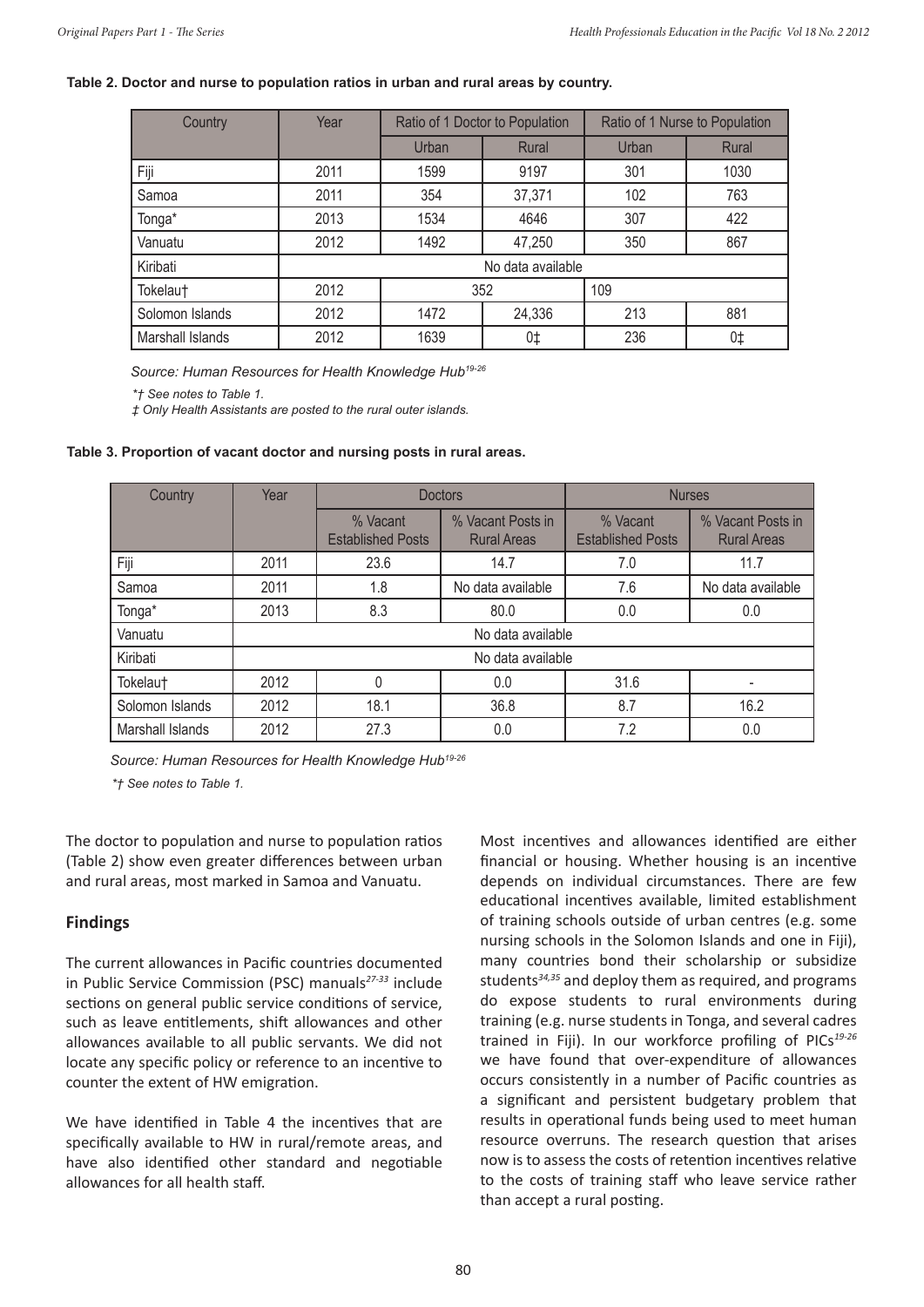| Nurse rotation: Nurses rotated often between hospital and rural<br>Government Housing: For HW outside Port Vila or Luganville.<br>location (availability of transport, means of communication and<br>areas (not serviced by regular shipping, far from air strips and<br>Remote Locality Allowance: \$600-1000 p.a. depending on<br>Remote Allowance: Vt10,000/month for postings in remote<br>Provincial Allowance: Doctors given +20% on top of mean<br>If no house is available, an allowance of Vt50,000/month is<br>Housing: Kit homes built in 2010 but not enough.<br>Relocation Allowance: For HW posted to Nius.<br>Housing: Given to HW in district hospitals.<br>No rural retention incentives are available<br>salary if in a provincial position.<br>areas to prevent burn out.<br>other communication).<br>social amenities)<br>provided.<br>Solomon Islands | Housing: Doctors in rural areas are provided with housing and | Environmental Allowance: +15.5% of basic fortnightly salary for Principal Medical Officer-level and below including<br>superintendents; matrons, supervisors at specialist hospitals; doctors, nurses at sub-divisional hospitals, rural health<br>Medical Officer Consolidated Allowance: +15.5% of annual basic salary for extra hours worked that cannot be<br>Housing: HW eligible for subsidised housing (8% of basic salary): expatriate doctors; divisional hospital medical<br>dentists in hospitals and nurse practitioners in health centres without medical officers.<br>centres and nursing stations. Essential services and rural postings are prioritised.<br>recorded accurately. |
|----------------------------------------------------------------------------------------------------------------------------------------------------------------------------------------------------------------------------------------------------------------------------------------------------------------------------------------------------------------------------------------------------------------------------------------------------------------------------------------------------------------------------------------------------------------------------------------------------------------------------------------------------------------------------------------------------------------------------------------------------------------------------------------------------------------------------------------------------------------------------|---------------------------------------------------------------|--------------------------------------------------------------------------------------------------------------------------------------------------------------------------------------------------------------------------------------------------------------------------------------------------------------------------------------------------------------------------------------------------------------------------------------------------------------------------------------------------------------------------------------------------------------------------------------------------------------------------------------------------------------------------------------------------|
|                                                                                                                                                                                                                                                                                                                                                                                                                                                                                                                                                                                                                                                                                                                                                                                                                                                                            |                                                               | Career Path: Doctors encouraged to finish postgraduate training to enable them to be promoted to Senior Medical<br>Government Housing: Staff entitled to government housing decided by the housing committee<br>Officer level. After 4-5 years in this post, they are again promoted to Specialist-level posts.                                                                                                                                                                                                                                                                                                                                                                                  |
|                                                                                                                                                                                                                                                                                                                                                                                                                                                                                                                                                                                                                                                                                                                                                                                                                                                                            |                                                               | Permanent Posting Allowance: Vt50,000 Permanent Posting Allowance and Vt30,000 Establishment Allowance<br>(lump sum) for those who require a change of residence when posted into a new position.                                                                                                                                                                                                                                                                                                                                                                                                                                                                                                |
|                                                                                                                                                                                                                                                                                                                                                                                                                                                                                                                                                                                                                                                                                                                                                                                                                                                                            |                                                               | Transport Allowance: SD\$6500/year for doctors and <sd\$50,000 and="" duty="" for="" gst.<br="" guarantee="" loan="" vehicle="">Special Duties Allowance: +33% on mean salary for doctors performing duties outside of salary grade.<br/>Danger Duty: SD\$9100/year (SD\$350/fortnight) for doctors working in a dangerous area<br/>Multi-shift Allowance: +25% on mean salary for doctors working multiple shifts.<br/>Domestic allowance: +25% on mean fortnightly salary for doctors.</sd\$50,000>                                                                                                                                                                                            |
|                                                                                                                                                                                                                                                                                                                                                                                                                                                                                                                                                                                                                                                                                                                                                                                                                                                                            |                                                               | Local Travelling Allowance: For travel within Samoa when absent from normal place of residence overnight; Chief<br>Shift Allowance: Compensation for working unsocial hours at WST\$3.15/hour.<br>Executive Officers WST\$30/night; other public servants WST\$25/night                                                                                                                                                                                                                                                                                                                                                                                                                          |
|                                                                                                                                                                                                                                                                                                                                                                                                                                                                                                                                                                                                                                                                                                                                                                                                                                                                            |                                                               | Travel Allowance: Officers requiring travel inter-atoll or overseas receive per diems.<br>Housing: Medical staff receive free housing.                                                                                                                                                                                                                                                                                                                                                                                                                                                                                                                                                           |
| No rural retention incentives are available.<br>Marshall Islands                                                                                                                                                                                                                                                                                                                                                                                                                                                                                                                                                                                                                                                                                                                                                                                                           |                                                               | Transfers: Travel, moving costs and housing allowances for the employee may be provided for either a transfer of<br>Special Allowances: To recognize or recompense for such specific conditions or circumstances arising from the<br>Residential Headquarters: H may be provided with housing and furniture. Rent may be deducted from salaries.<br>posts, or their first posting to a location not his/her residence.<br>nature or location of employment.                                                                                                                                                                                                                                      |
| fortnight. Employees who are recruited from the outer islands are<br>Rural Incentive Allowance: HW posted outside South Tarawa<br>are entitled to a Rural Area Incentive allowance at AU\$20/<br>not entitled.                                                                                                                                                                                                                                                                                                                                                                                                                                                                                                                                                                                                                                                             | $\varpi$                                                      | Disturbance Allowance: AU\$31.25 for a married employee, or a single employee with dependent children, AU\$25 for<br>Travel on Initial Appointment, Transfer or Promotion to Another Island: Employees and dependants are entitled<br>Housing: All HW are eligible for housing but receiving it is dependent on Housing Committee.<br>to transport when appointed permanently to another island, requiring change in residence.<br>single employee; when transferred for a period of >2 months.                                                                                                                                                                                                  |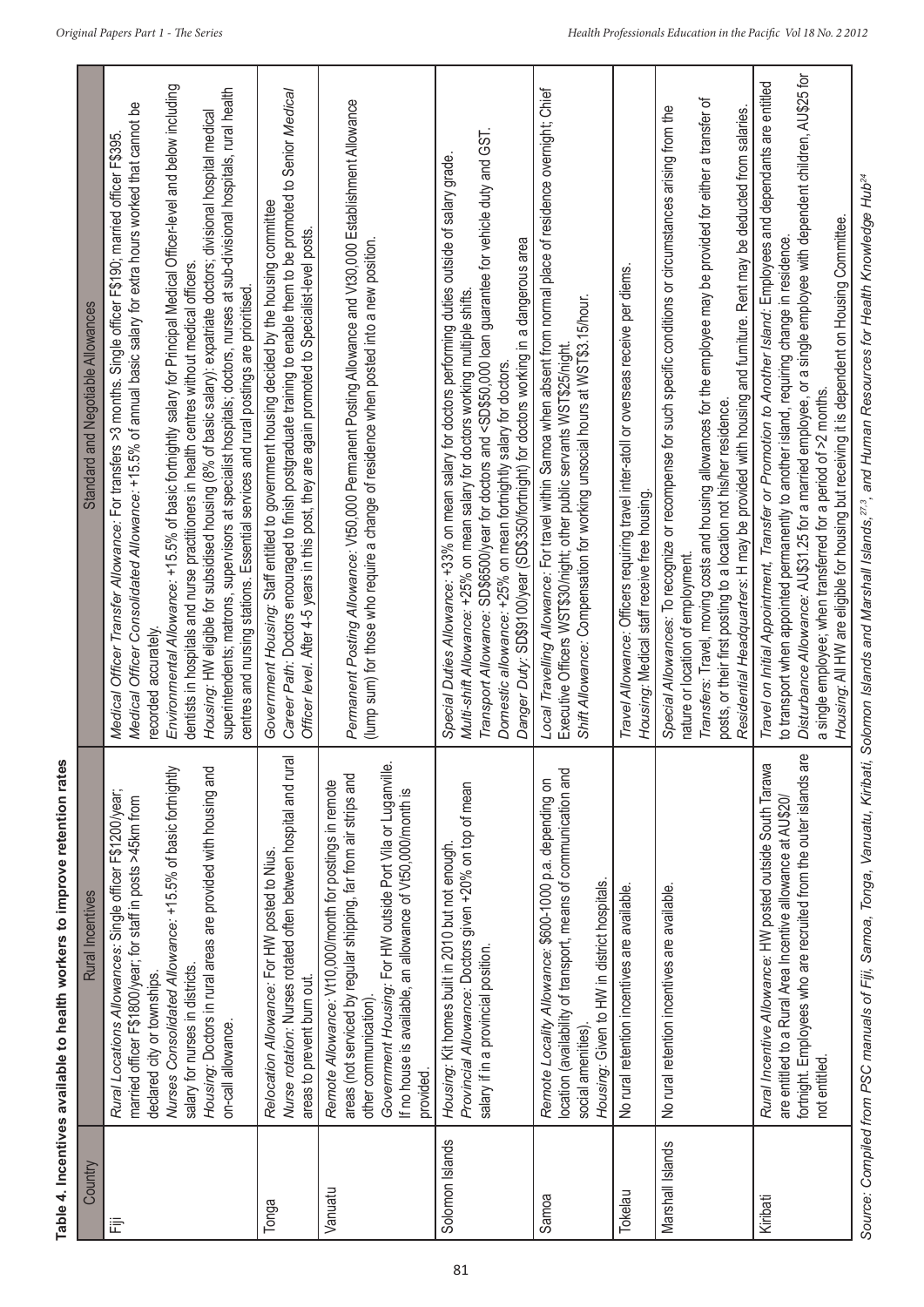## **Discussion**

It can reasonably be inferred that current retention incentives are not working well, as vacancies in rural areas remain and emigration from the region is continuing. The use of financial and housing incentives could be supplemented by incentives in the educational, regulatory and supportive of personal and professional goals domains. For example, progression to further training could be related to a period of service in a rural or remote location, the opportunity for experience in extended clinical practice, or a managerial role, could support career progression.

This review of the incentives and allowances currently offered across the countries of the region shows significant variation in how retention incentives are structured, although general allowances for sick and annual leave are similar. Rural retention incentives and allowances appear to be established to support the retention of doctors and nurses, but, while housing and salary supplements to doctors are available they are not specifically provided to counter migration, or marketed in a way to attract health professionals from other PICs. That they differ could suggest that policy has been developed for differing contexts, although other explanations may be proffered: that governments and financially conservative public sector employers have not identified the opportunity costs of vacancies (including international recruitment); and, that current incentives and allowances have not been adjusted in response to the emerging global trend in professional labour force dynamics. These dynamics include the informal intraregional movement and employment of Pacific health professionals. Given this emerging trend there appears to be some potential to fill skills gaps by the provision of incentives and allowances adequate to attract Pacific HW to work in remote areas.

Discussion of such issues among the region's public sector employers, and the development of common approaches could contribute to universal health coverage in the region, and to the development of a Pacific health workforce. That said; there is a clear need for research into the effectiveness of retention incentives and allowances to counter urban pull and the emigration of HW from the region.

## **References**

- *1. WHO. Working together for health: the World Health Report 2006. Geneva: World Health Organization; 2006.*
- *2. WHO. Health topics: Universal health coverage. World Health Organization; 2013 [13 February 2013]; Available from: http://www.who.int/topics/universal\_ health\_coverage/en/.*
- *3. Negin J. Australia and New Zealand's contribution to Pacific Island health worker brain drain. Aust NZ J Public Health. 2008;32(6):507-11.*
- *4. Connell J. Migration of Health Workers in the Asia Pacific Region. Human Resources for Health Knowledge Hub, School of Public Health and Community Medicine, University of New South Wales, Sydney, Australia; 2010.*
- *5. Doyle J, Roberts G. Migration and mobility of skilled health workers from selected Pacific Island countries. Sydney, Australia: Human Resources for Health Knowledge Hub; 2013.*
- *6. Anand S. Measuring health workforce inequalities: methods and application to China and India. Geneva: World Health Organization; 2010.*
- *7. WHO. Increasing access to health workers in remote and rural areas through improved retention: Global policy recommendations. Geneva: World Health Organization; 2010.*
- *8. Dambisya YM. A review of non-financial incentives for health worker retention in east and southern Africa. Health Systems Research Group, Department of Pharmacy, School of Health Sciences, University of Limpopo, South Africa; 2007.*
- *9. Henderson L, Tulloch J. Incentives for retaining and motivating health workers in Pacific and Asian countries. Hum Resour Health. 2008;6(1):18.*
- *10. Dolea C, Stormont L, Shaw D, Zurn P, Braichet J, editors. Increasing access to health workers in remote and rural areas through improved retention. First expert meeting to develop evidence based recommendations to increase access to health workers in remote and rural areas through improved retention. Geneva: World Health Organization; 2009.*
- *11. Buykx P, Humphreys J, Wakerman J, Pashen D. Systematic review of effective retention incentives for health workers in rural and remote areas: Towards evidence-based policy. Aust J Rural Health. 2010;18(3):102-9.*
- *12. Huicho L, Dieleman M, Campbell J, Codjia L, Balabanova D, Dussault G, et al. Increasing access to health workers in underserved areas: a conceptual framework for measuring results. Bull World Health Organ. 2010;88(5):357-63.*
- *13. Buchan J, Connell J, Rumsey M. Recruiting and retaining health workers in remote areas: Pacific Island casestudies. Geneva: World Health Organization; 2011.*
- *14. Pan-American Health Organization. Road Map for Strengthening the Caribbean Health Workforce, 2012- 2017. Washington D.C.: World Health Organization, Pan-American Health Organization; 2012.*